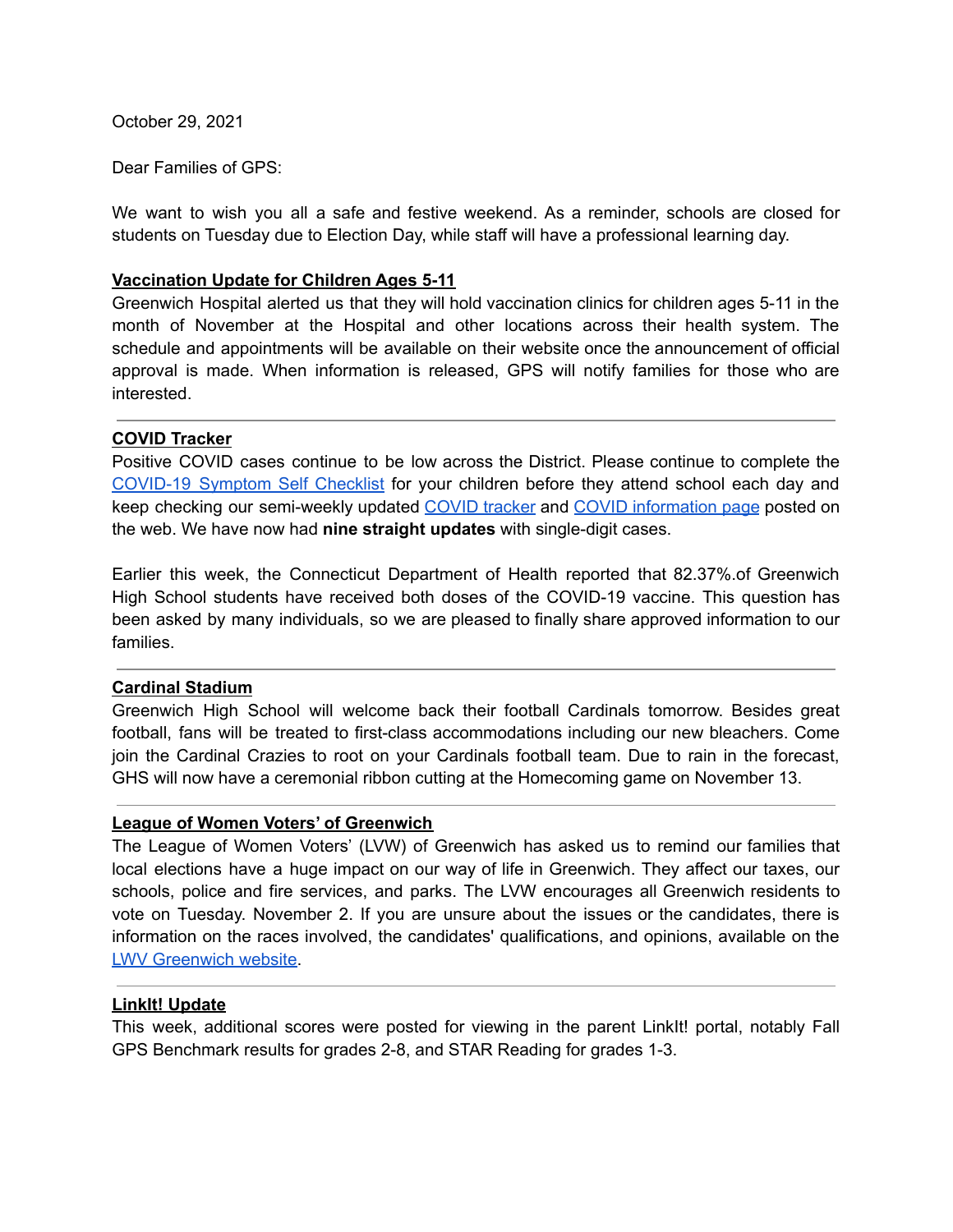If you activated your LinkIt! account last spring, then go to the LinkIt! [Parent](https://greenwich.linkit.com/parent) Portal and login using your email address and password that you selected. The email address is the same email address that you received this email. A password recovery option is available if you have forgotten.

If you did not activate your LinkIt! account in the Spring, or are a new family, you were sent an activation code last week. Look for the subject line: LinkIt! Parent Portal Account Registration - Greenwich Public Schools from registration@linkit.com. If you have trouble with your account, or want more information on the LinkIt! parent portal or the GPS Benchmarks, please visit the GPS [LinkIt!](https://www.greenwichschools.org/district-information/parent-resources/gpslinkit-parent-portal-and-benchmark-faq) FAQ page.

# **Board of Education Budget Meeting**

On Thursday, November 4, the Superintendent's Proposed Budget will be presented to the full Board of Education. The meeting will focus on operating and capital budgets for 2022-2023. The meeting will be available via Zoom and in person at Central Middle School at 7:00 PM.

# **Greenwich SEAC**

The [Greenwich](https://www.greenwichschools.org/teaching-learning/special-education/special-education-advisory-council-seac) Special Education Advisory Council (SEAC), in its second year, is building equitable partnerships between families, the school District, and community partners, and also giving advisory opinions to the Board of Education on matters pertaining to the education and safety of students with disabilities. Subcommittees are open to anyone who qualifies for General Membership. If you'd like to be involved in any of their four subcommittees, please click on the link and add your name and email to the respective Google Document: IEP/504 [Implementation,](https://docs.google.com/document/d/1VU1cP3DvrJT6zQOVp6pwV4el3uKA878HztZpRf76_C0/edit?usp=sharing) [Eligibility](https://docs.google.com/document/d/11W8eqLeZxr4skGehexAJYUf1Qo2n2sXJJdZAaGNkVWo/edit?usp=sharing) Process, [Nominating](https://docs.google.com/document/d/12I0PYYOofTrosnAXwHJMYEsxjK_rnlo1lKuLy3Kl104/edit?usp=sharing) and [Enrichment](https://docs.google.com/document/d/1EP7_h4ZeSlix0ZGREd3clDZ-vr8XfChH-NpOcrExgbs/edit?usp=sharing).

# **Alliance Newsletter**

Please make sure to read and subscribe to the [Greenwich](https://greenwichalliance.org/civicrm/mailing/view/?reset=1&id=384&cid=13458&cs=dfc366554352158df242c171d27bf104_1635443324_168) Alliance of Education newsletter that was released yesterday. It celebrates its 15th anniversary as the education non-profit in Greenwich, making a significant and lasting impact on GPS.

Have a wonderful weekend and be safe!

Dr. Toni Jones Superintendent of Schools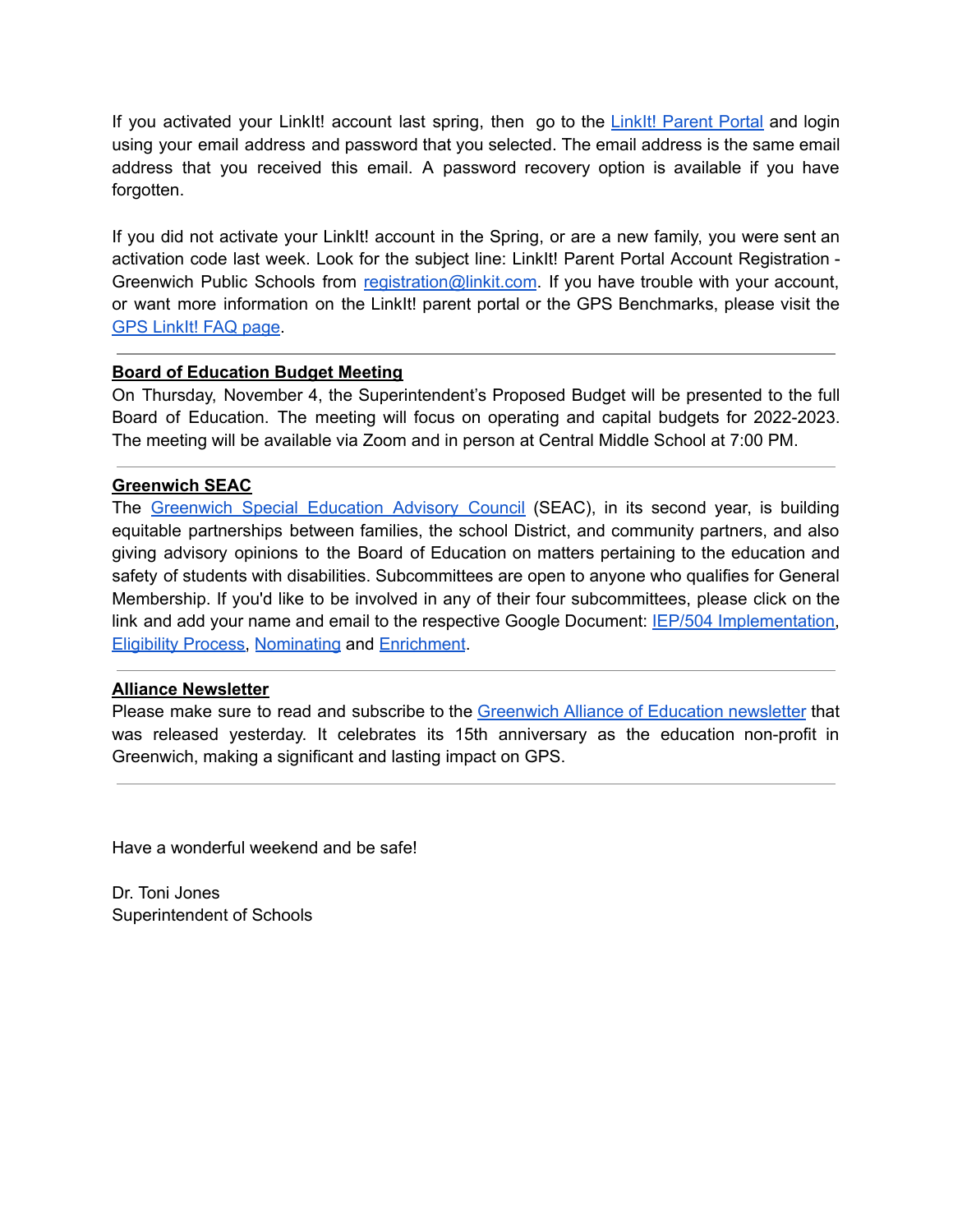29 de octubre de 2021

Estimadas familias de GPS:

Queremos desearles a todos un fin de semana seguro y festivo. Como recordatorio, las escuelas están cerradas para los estudiantes los martes debido al día de las elecciones, mientras que el personal tendrá un día de aprendizaje profesional.

#### **Actualización de vacunación para niños de 5 a 11 años**

Greenwich Hospital nos advirtió que organizarán clínicas de vacunación para niños de 5 a 11 años en el mes de noviembre en el hospital y en otros lugares de su sistema de salud. El horario y las citas estarán disponibles en su sitio web una vez que se haga el anuncio de la aprobación oficial. Cuando se divulgue la información, GPS notificará a las familias de aquellos que estén interesados.

# **Rastreador de COVID**

Positivo Los casos de COVID continúan siendo bajos en todo el Distrito. Por favor, continúe para completar la COVID-19 Síntoma Auto Lista de [verificación](https://resources.finalsite.net/images/v1600868987/greenwich/vrdoomnnyw1oq6vnh4vp/GPSCOVIDSelfChecklistENGLISH-2.pdf) para sus hijos antes de asistir a la escuela cada día y sigue visitando nuestraactualizada dos veces por semana [de](https://www.greenwichschools.org/teaching-learning/student-support-services/health-services/covid-19/covid-19-tracker-2021-2022-school-year) [seguimientoCOVID](https://www.greenwichschools.org/teaching-learning/student-support-services/health-services/covid-19/covid-19-tracker-2021-2022-school-year) e [páginainformaciónCOVID](https://www.greenwichschools.org/teaching-learning/student-support-services/health-services/covid-19) publicado en la web. Ahora hemos tenido **nueve actualizaciones consecutivas** con casos de un solo dígito.

A principios de esta semana, el Departamento de Salud de Connecticut informó que el 82,37% de los estudiantes de Greenwich High School habían recibido ambas dosis de la vacuna COVID-19. Esta pregunta ha sido formulada por muchas personas, por lo que nos complace finalmente compartir la información aprobada con nuestras familias.

# **Cardinal Stadium**

Greenwich High School dará la bienvenida a sus Cardenales de fútbol mañana. Además de un gran fútbol, los fanáticos disfrutarán de un alojamiento de primera clase, incluidas nuestras nuevas gradas. Ven y únete a los Cardinal Crazies para enraizar a tu equipo de fútbol de los Cardinals. Debido a la lluvia en el pronóstico, GHS ahora tendrá un corte de cinta ceremonial en el juego de Homecoming el 13 de noviembre.

# **League of Women Voters 'of Greenwich**

La League of Women Voters' (LVW) de Greenwich nos ha pedido que recordemos a nuestras familias que los locales Las elecciones tienen un gran impacto en nuestra forma de vida en Greenwich. Afectan nuestros impuestos, nuestras escuelas, los servicios de policía y bomberos y los parques. LVW anima a todos los residentes de Greenwich a votar el martes. 2 de noviembre. Si no está seguro sobre los problemas o los candidatos, hay información sobre las carreras involucradas, las calificaciones de los candidatos y las opiniones, disponible en el [sitio](https://www.lwvgreenwich.org/) web de LWV [Greenwich](https://www.lwvgreenwich.org/).

# **¡Vincularlo! Actualización**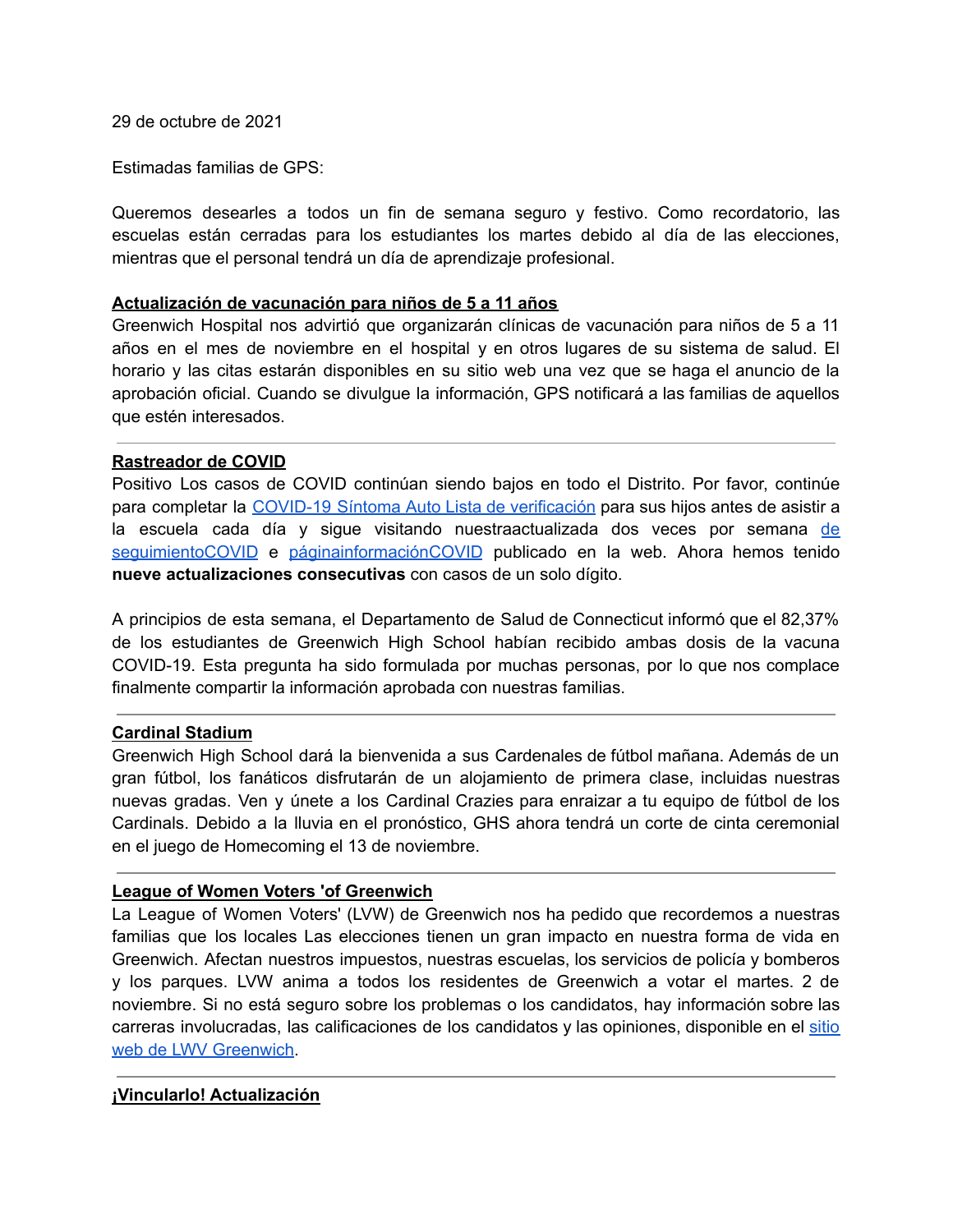Esta semana, se publicaron puntajes adicionales para verlos en el LinkIt! portal, en particular los resultados de las pruebas comparativas GPS de otoño para los grados 2-8, y STAR Reading para los grados 1-3.

Si activó su LinkIt! cuenta la primavera pasada, luego vaya a la *[¡Vincularlo!](https://greenwich.linkit.com/parent) Portal para padres* e inicie sesión con su dirección de correo electrónico y contraseña que seleccionó. La dirección de correo electrónico es la misma dirección de correo electrónico que recibió este correo electrónico. Una opción de recuperación de contraseña está disponible si la ha olvidado.

Si no activó su LinkIt! cuenta en la primavera, o es una familia nueva, se le envió un código de activación la semana pasada. Busque la línea de asunto: LinkIt! Registro de cuenta en el portal para padres - Escuelas públicas de Greenwich de registration@linkit.com. Si tiene problemas con su cuenta o desea obtener más información sobre LinkIt! portal para padres o GPS Benchmarks, visite el GPS LinkIt! Página de preguntas [frecuentes](https://www.greenwichschools.org/district-information/parent-resources/gpslinkit-parent-portal-and-benchmark-faq).

# **Reunión del presupuesto de la Mesa Directiva de Educación**

El jueves 4 de noviembre, el Presupuesto propuesto del Superintendente se presentará a la Mesa Directiva en pleno. La reunión se centrará en los presupuestos operativos y de capital para 2022-2023. La reunión estará disponible a través de Zoom y en persona en Central Middle School a las 7:00 PM.

# **Greenwich SEAC**

El Consejo Asesor de Educación Especial de [Greenwich](https://www.greenwichschools.org/teaching-learning/special-education/special-education-advisory-council-seac) (SEAC), en su segundo año, está construyendo asociaciones equitativas entre las familias, el distrito escolar y los socios comunitarios, y también brinda opiniones consultivas a la Junta de Educación sobre asuntos relacionados con la educación y la seguridad. de estudiantes con discapacidad. Los subcomités están abiertos a cualquier persona que califique para la Membresía General. Si deseaparticipar en cualquiera de sus cuatro subcomités, haga clic en el enlace y agregue su nombre y correo electrónico al documento de Google correspondiente: [Implementación](https://docs.google.com/document/d/1VU1cP3DvrJT6zQOVp6pwV4el3uKA878HztZpRf76_C0/edit?usp=sharing) del IEP / 504, [proceso](https://docs.google.com/document/d/11W8eqLeZxr4skGehexAJYUf1Qo2n2sXJJdZAaGNkVWo/edit?usp=sharing) de [elegibilidad](https://docs.google.com/document/d/11W8eqLeZxr4skGehexAJYUf1Qo2n2sXJJdZAaGNkVWo/edit?usp=sharing), [nominación](https://docs.google.com/document/d/12I0PYYOofTrosnAXwHJMYEsxjK_rnlo1lKuLy3Kl104/edit?usp=sharing) y [enriquecimiento.](https://docs.google.com/document/d/1EP7_h4ZeSlix0ZGREd3clDZ-vr8XfChH-NpOcrExgbs/edit?usp=sharing)

# **Boletín de la Alianza**

Asegúrese de leer y suscribirse al boletín de la Alianza de Educación de [Greenwich](https://greenwichalliance.org/civicrm/mailing/view/?reset=1&id=384&cid=13458&cs=dfc366554352158df242c171d27bf104_1635443324_168) que se publicó ayer. Celebra su 15º aniversario como organización sin fines de lucro educativa en Greenwich, lo que tiene un impacto significativo y duradero en el GPS.

¡Que tenga un fin de semana maravilloso y esté seguro!

Dr. Toni Jones Superintendente de escuelas